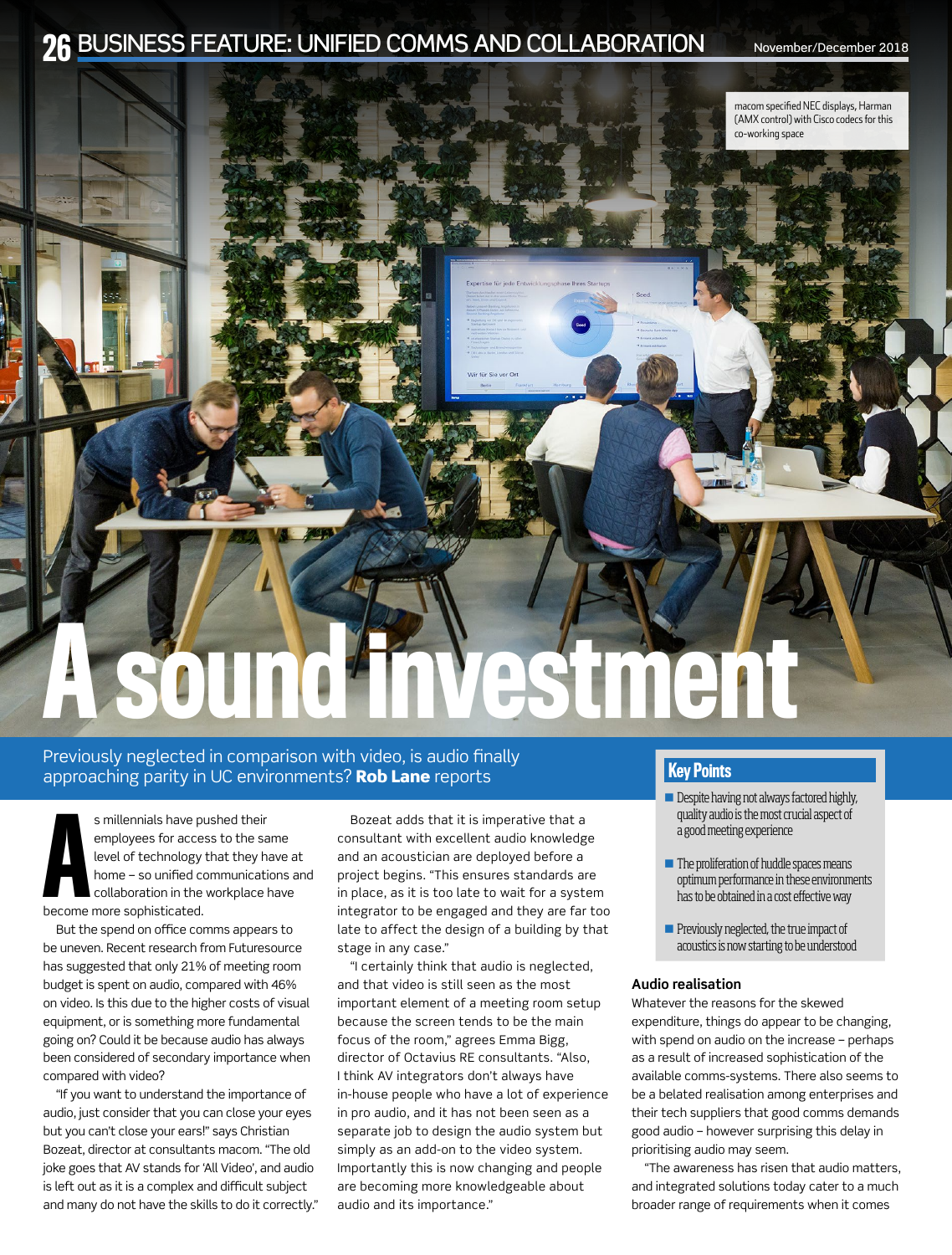to integration," states Kai Tossing, portfolio manager business communication, Sennheiser. "Without audio, even the best video becomes useless in a conference call. When it comes to collaboration, both audio and video are crucial to create an immersive end user experience and to allow teamwork over distance."

Approximately 80% of data transmitted during a meeting is over audio, so its importance certainly cannot be overstated.

"When there is high quality audio the meeting participants can communicate naturally as if they are in the same room, even when they are on different continents," says James Hill, director, systems sales at Shure UK. "We are seeing high quality audio become much more of a priority as videoconferencing becomes increasingly pervasive in the workplace and users require a better experience."

"Having the ability to talk to, and hear the other parties clearly during a meeting is absolutely vital, and will always remain so," comments Pat Finlayson, senior product manager, Polycom. "Businesses that do not pay attention to their meeting room audio quality are putting themselves at risk. Simply because without good quality audio solutions they will be unable to communicate effectively with colleagues who are working in offices based at other sites, or those who are working remotely."

Businesses, consultants and integrators are now taking a much more holistic approach to designing systems. This isn't just about meeting rooms: they are considering the employee experience throughout the building and the role of AV in improving that user experience.

"With the entrance of millennials into the workplace, companies are having to up their game in terms of workplace technology and unified communications just to engage and retain younger staff," says Bigg. "Good acoustics and good audio have a really important part to play in these solutions."

#### **Huddle up**

At the same time, the trend towards collaboration in smaller meeting rooms and huddle spaces means that optimum performance and experience is expected to be delivered in more cost effective ways, with improved audio taking up some of the budgetary slack. It's said to be even more difficult to integrate excellent audio in these smaller spaces.

"Instead of three to four large boardrooms, companies are deploying hundreds of smaller collaborative spaces that demand significantly lower implementation and management costs of technology," says Shaun Robinson, VP of customers solutions, Harman Professional Solutions. "As a result, Harman solutions for this kind of space have been tailored as an all-in-one, simple to install and manage appliance versus an integrated system of components."

As huddle rooms are popular and typically come in lots, budget restrictions often force compromises. At the same time, the push to huddle has also encouraged R&D.

Emma Bigg: "These smaller more intimate collaboration spaces have been a big driver in the development arc we have seen in audio products for UC. Compact, sometimes portable cost effective devices have been developed, or you see audio manufactures like Yamaha getting into the 'meeting room in one box' market."

"Huddle rooms have definitely influenced a new category of audio solutions," agrees Marc Happes, product manager for conferencing and unified communications at Bose Professional. "Products for these smaller spaces are tailored to fit the application and budget. However, when huddle room products are used in larger rooms – for which they weren't designed – the audio experience is compromised."



'I think AV integrators don't always have in-house people who have a lot of experience in pro audio' Emma Bigg, Octavius RE

The reason for this is simple: participants in larger rooms are seated further away than microphone pick-up ranges can handle, and they're too far away for the limited output of loudspeakers. "An installed audio system would still be appropriate in these larger rooms," adds Happes. "It is important to use the right product for the application."

Huddle spaces have certainly encouraged manufacturers to make scalable solutions to enable their products to be used throughout the UC ecosystem, and different scales of rooms with different use cases definitely require dedicated solutions.

"The huddle room is a prominent example of rooms in business environments. One or few people want to connect to the outside and seamlessly collaborate," says Tossing. "Software and hardware solutions must cater for the requirements of the huddle room. Latest technology also caters to this demand, offering anything from affordable to highly and seamlessly integrated solutions with perfect interaction on an enterprise scale."

Indeed, many available solutions are now compatible with a whole host of different

working spaces, from desk right through to huddle spaces and large boardrooms – even the home office.

"By making solutions relevant for all environments, businesses can realise a much higher return on investment due to increased employee productivity," explains Finlayson. "Work becomes more enjoyable and rewarding."

#### **Product development**

Approaches to audio solutions in UC and collaboration environments have certainly evolved – and not just as a result of the rise of the huddle. "With the product development in this area from manufacturers such as Shure and Sennheiser, there are now a greater range of high quality products available," states Bigg. "These products are more technologically advanced, network enabled and designed to integrate into corporate AV and UC solutions."

New technologies allow for more flexibility and an improved user experience. Adaptive beamforming microphones make it possible to capture great audio from any speaking person, anywhere in a room. "Beamforming microphone arrays is an area of technology where we have seen the most evolution," agrees Robinson. "However, continued enhancements in echocancellation and noise reduction are adding value as we go forward in enabling great audio around UC and collaboration."

Hill explains: "Ceiling array microphones have enabled us to minimise 'table noise' to a certain extent, and with noise reduction, echo cancellation etc, audio within collaborative situations is much better and will continue to improve through technology." Hill believes that, historically, people were prepared to put up with poor sound, but believes that's changing as more people expect better audio. "As an increasing number of IT professionals become involved with AV, and we move to a world where more or less everything is on the network, we are evolving our products to meet these expectations."

But as AV technology has proliferated commercial spaces, architectural trends have also evolved to focus on aesthetics, finishes, and furnishing: increasingly high tech also means high style. As a consequence, proper placement of speakers and microphones has become more of a challenge for integrators. "Fortunately, audio has been able to adapt to these architectural trends by creating products like ceiling speakers that can be installed along the perimeter of the room and low-profile ceiling microphone arrays," explains Happes. "Other products like all-in-one sound bars have integrated microphones, speakers, cameras, and video connectivity, which means table tops have become less crowded with equipment. The